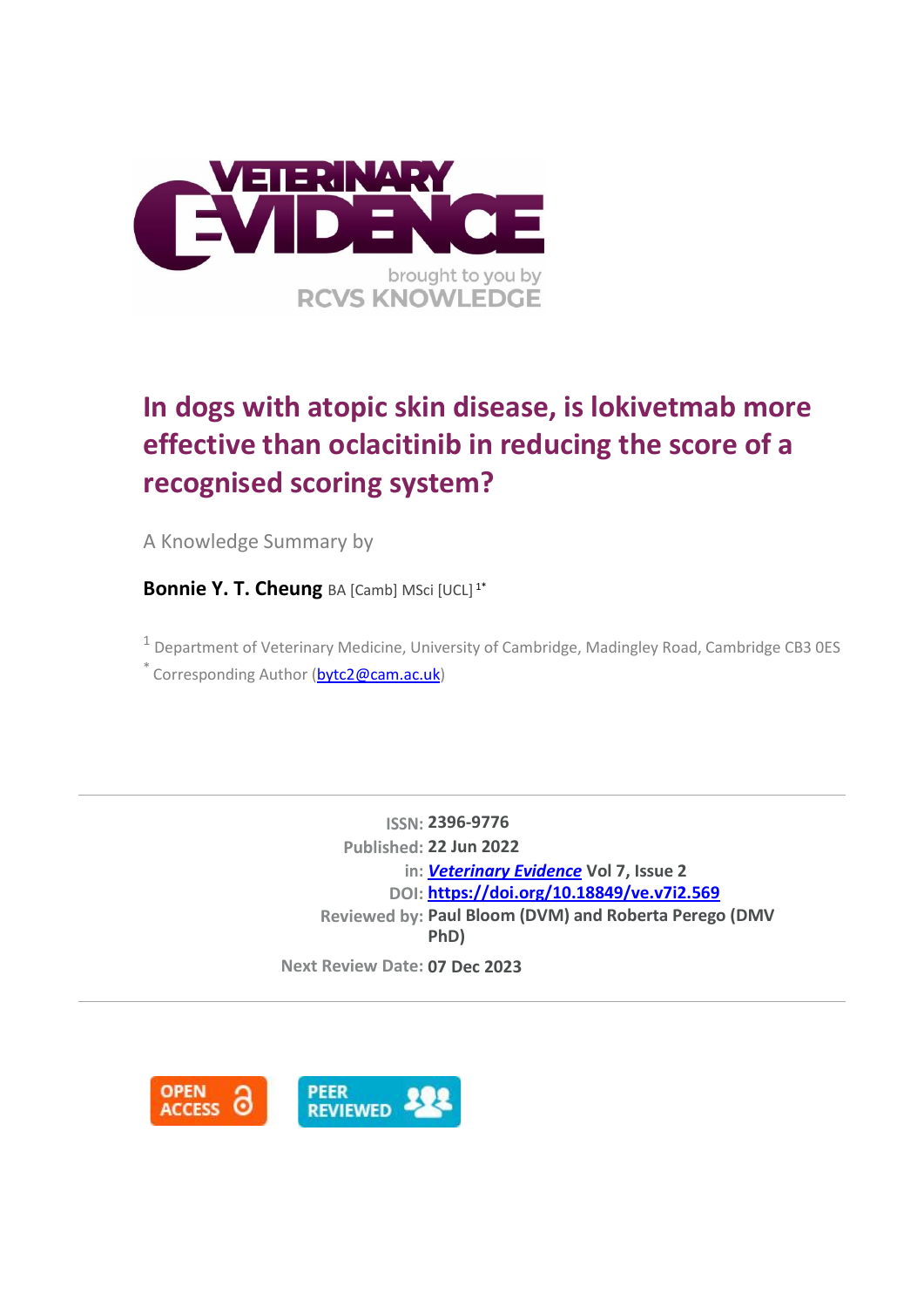# **KNOWLEDGE SUMMARY**

# **PICO question**

In dogs with atopic skin disease, is lokivetmab more effective than oclacitinib in reducing the Canine Atopic Dermatitis Lesion Index score (or some other recognised scoring system)?

#### **Clinical bottom line**

**Category of research question**

Treatment

## **The number and type of study designs reviewed**

One randomised controlled trial and one before and after study were critically appraised

## **Strength of evidence**

Weak

## **Outcomes reported**

One randomised controlled trial studied the effects of lokivetmab and oclacitinib and found that both drugs were similar in reducing the Canine Atopic Dermatitis Lesion Index (CADESI-03) score.

An additional study was evaluated but had non-standardised data as it was a before-and-after study on use of lokivetmab. The paper noted that dogs' response to oclacitinib can be used to predict how well these dogs respond to lokivetmab. This study also reported a reduction in Pruritus Visual Analog Scale (PVAS) score between before and after lokivetmab administration

## **Conclusion**

In view of the strength of evidence and outcomes from the studies, there is insufficient quality of evidence to answer the PICO question and so further comparative study is required

# [How to apply this evidence in practice](https://learn.rcvsknowledge.org/mod/book/view.php?id=50)

The application of evidence into practice should take into account multiple factors, not limited to: individual clinical expertise, patient's circumstances and owners' values, country, location or clinic where you work, the individual case in front of you, the availability of therapies and resources.

Knowledge Summaries are a resource to help reinforce or inform decision making. They do not override the responsibility or judgement of the practitioner to do what is best for the animal in their care.

# **Clinical scenario**

You are a small animal veterinarian working in a private practice where one of your clients brings in a dog with a history of licking and itching parts of their body. Upon clinical examination, you find the axillae, feet, face, and groin are severely pruritic with no secondary bacterial infection present. The clients note that the dog is already on a hypoallergenic diet, has flea and worming treatment up to date, and is currently on glucocorticoids which owner notices is not as effective as it was before in pruritic control. Therefore, you wish to use immune-modulating drugs: oclacitinib or lokivetmab as they are relatively new to the market and have been approved for use in dogs with canine atopic dermatitis (CAD). The client has no restrictions financially, but wants to get their beloved pet's itching and pruritus under control. Oclacitinib is administered orally and given initially twice a day for 2 weeks and then once a day whereas lokivetmab is given as a subcutaneous

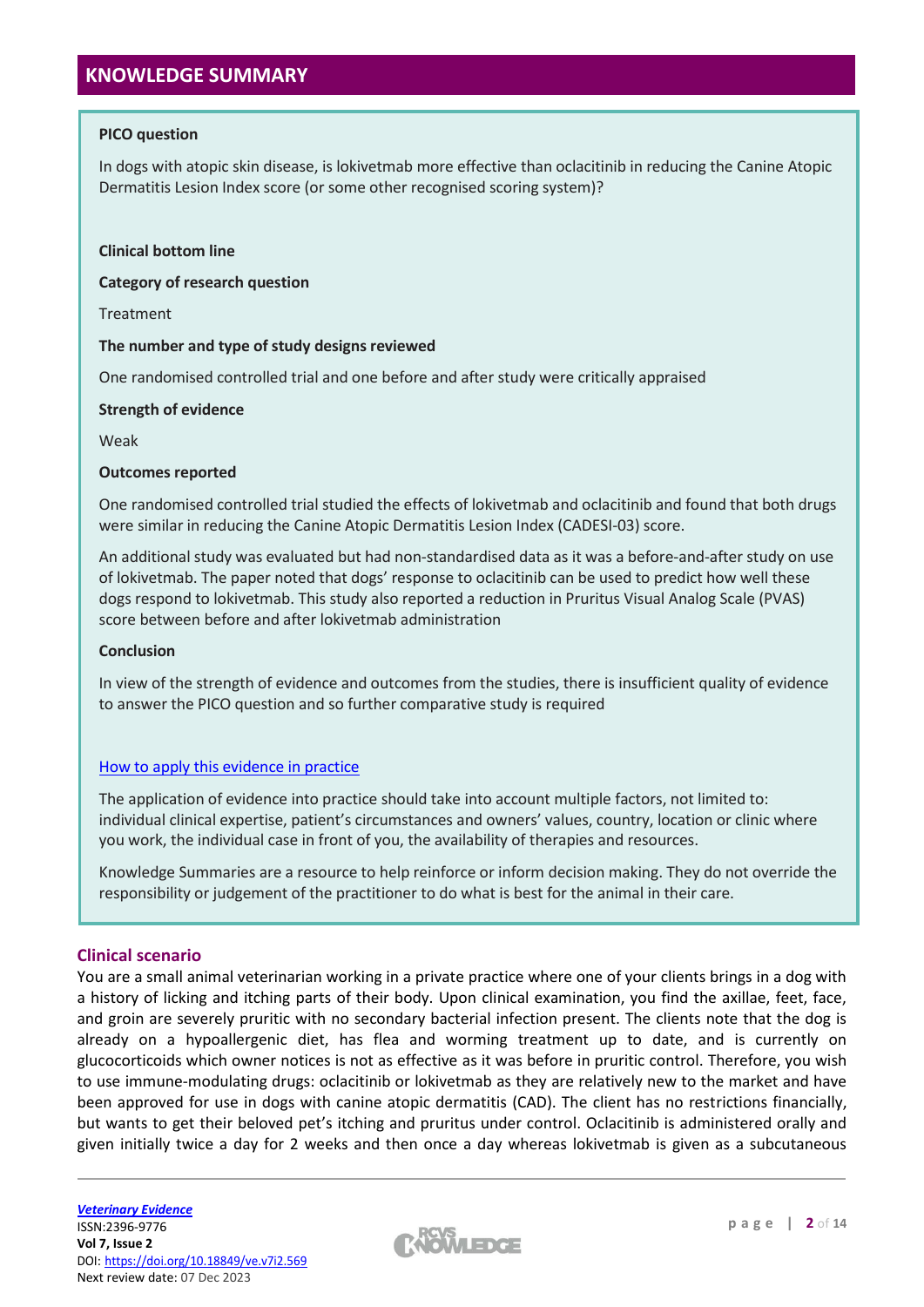injection every 4 weeks. Oclacitinib and lokivetmab target similar pathways known to reduce pruritus, e.g., IL-31, so when choosing, which one is better?

# **The evidence**

There were many studies investigating the efficacy of oclacitinib and lokivetmab individually in dogs diagnosed with canine atopic dermatitis (CAD) (Cosgrove et al., 2013; Fleck et al., 2015; Michels et al., 2016(a); Michels et al., 2016(b); Marsella & Ahrens, 2018; Szczepanik et al., 2019; and Van Brussel et al., 2021), but few compare the effects of both drugs in the same study. To investigate efficacy of drugs for CAD, scoring systems have been useful to provide a comparable method of assessment. A common scoring system used is Canine Atopic Dermatitis Extent and Severity Index (CADESI), which is utilised by clinicians for its thorough assessment of CAD patients. There are currently four iterations, the latest being CADESI-04 (Olivry et al., 2014). Each iteration assesses the patient using a different list of body areas to score severity of lesions (e.g., erythema, lichenification). Overall scores between iterations cannot be compared. Therefore, extrapolating scores from different studies that individually studied the efficacy of oclacitinib and lokivetmab cannot be used reliably for this Knowledge Summary.

However, there are other scoring systems like Pruritus Visual Analog Scale (PVAS), which is more accessible for owners to use when assessing CAD (Hill et al., 2007), or cosmetic assessment by owners from Bensignor & Videmont (2021) but this has not currently been validated. Moreover, overall PVAS scores from studies which have assessed either efficacy of oclacitinib or lokivetmab cannot be used for this Knowledge Summary as these are subjective to owners' perception and bias. Therefore, PVAS scores from different studies cannot be used for direct comparison to assess whether lokivetmab is better than oclacitinib. For this Knowledge Summary, only CADESI and PVAS scoring systems were used to compare the efficacy of oclacitinib and lokivetmab because these have been used more widely across studies and have been validated in assessing severity of CAD (Hill et al., 2007; Olivry et al., 2007; and Olivry et al., 2014).

Therefore, two studies were found to be relevant to the PICO question, but there was only one controlled study directly comparing the effects between lokivetmab and oclacitinib using CADESI-03 and PVAS (Marsella et al., 2020). An additional study was evaluated because it included some comparison between lokivetmab and oclacitinib treatment using PVAS, but this was a before-and-after study where oclacitinib was assessed before lokivetmab treatment (Souza et al., 2018).

| Marsella et al. (2020)       |                                                                                                                                                                                                                                                                                                                                                                                                                                                                                                          |  |  |  |
|------------------------------|----------------------------------------------------------------------------------------------------------------------------------------------------------------------------------------------------------------------------------------------------------------------------------------------------------------------------------------------------------------------------------------------------------------------------------------------------------------------------------------------------------|--|--|--|
| <b>Population:</b>           | Atopic Beagle dogs:<br>8 years old.<br>Intact females ( $n = 9$ ), intact males ( $n = 9$ ) and neutered<br>male $(n = 1)$ .<br>Maintained in a research facility (University of Florida).                                                                                                                                                                                                                                                                                                               |  |  |  |
| Sample size:                 | 19 dogs.                                                                                                                                                                                                                                                                                                                                                                                                                                                                                                 |  |  |  |
| <b>Intervention details:</b> | All dogs were fed the same diet, housed where runs were<br>cleaned daily and there were no toys that trap dust.<br>All dogs were at a research facility sensitised to<br>Dermatophagoides farinae and were exposed to the allergen<br>twice a week.<br>Dogs were housed in pairs, but it is unclear how they were<br>allocated.<br>A pair of dogs were allocated to receive either:<br>Oclacitinib – Oral administration of 0.5 mg/kg twice<br>$\circ$<br>daily for 2 weeks then once daily for 2 weeks. |  |  |  |

# **Summary of the evidence**

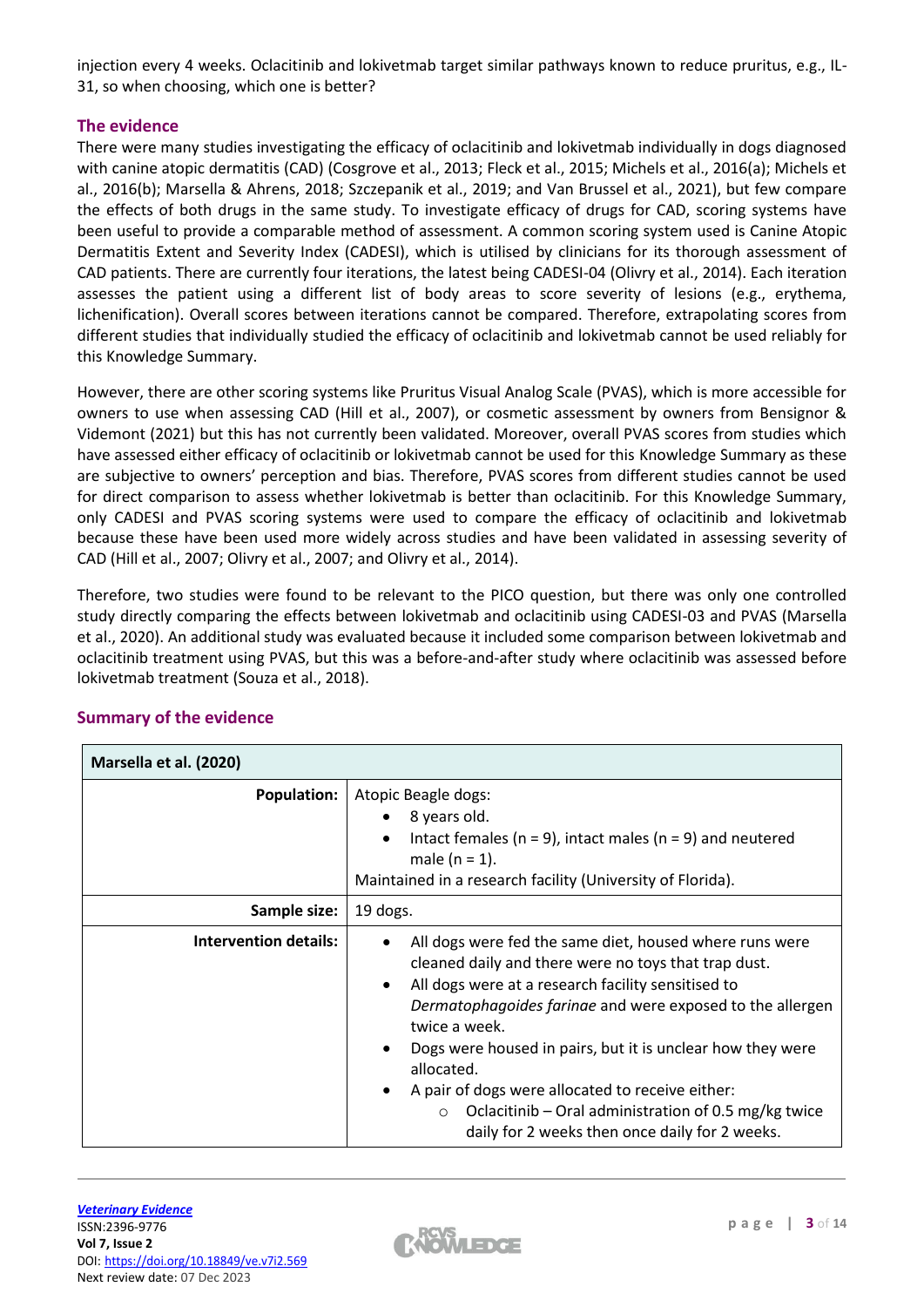|                         | Ciclosporin - Oral administration of 5 mg/kg once a<br>$\circ$<br>day for 28 days.<br>Lokivetmab - Subcutaneous administration of 2 mg/kg<br>O<br>on first day of allergen challenge.<br>Prednisone - Oral administration of 5 mg/kg twice<br>$\circ$<br>daily for 2 weeks, then 0.5 mg/kg once daily for 1 week<br>and then 0.5 mg/kg once every 48 hours for 1 week.<br>Control - No treatment.<br>$\circ$<br>Allocation of dogs in each group was not mentioned.                                                                                                                                                                                                                                                                                                                                                                                                                                                                                                                                                                                                                                                                                                                                                                                                                                                                                                                                                                                                                                                                                                                                                                                                                                                                                                                                                                                                                                                                                                                                                                                                            |  |  |  |  |
|-------------------------|--------------------------------------------------------------------------------------------------------------------------------------------------------------------------------------------------------------------------------------------------------------------------------------------------------------------------------------------------------------------------------------------------------------------------------------------------------------------------------------------------------------------------------------------------------------------------------------------------------------------------------------------------------------------------------------------------------------------------------------------------------------------------------------------------------------------------------------------------------------------------------------------------------------------------------------------------------------------------------------------------------------------------------------------------------------------------------------------------------------------------------------------------------------------------------------------------------------------------------------------------------------------------------------------------------------------------------------------------------------------------------------------------------------------------------------------------------------------------------------------------------------------------------------------------------------------------------------------------------------------------------------------------------------------------------------------------------------------------------------------------------------------------------------------------------------------------------------------------------------------------------------------------------------------------------------------------------------------------------------------------------------------------------------------------------------------------------|--|--|--|--|
| <b>Study design:</b>    | Randomised, controlled, blinded study.                                                                                                                                                                                                                                                                                                                                                                                                                                                                                                                                                                                                                                                                                                                                                                                                                                                                                                                                                                                                                                                                                                                                                                                                                                                                                                                                                                                                                                                                                                                                                                                                                                                                                                                                                                                                                                                                                                                                                                                                                                         |  |  |  |  |
| <b>Outcome studied:</b> | Canine Atopic Dermatitis and Extent Severity Index, third iteration<br>(CADESI-03) scoring:<br>Subjective assessment by investigator who was unaware of<br>$\bullet$<br>treatment allocation.<br>Performed once on Day 0, twice on the days of the allergen<br>challenge (before exposure and 6 hours after), and 24 hours<br>after each allergen challenge.<br>Allergen challenges were on days 2, 6, 9, 13, 16, 20, 23, and 27.<br>$\bullet$<br>Behavioural Observation Research Interactive Software (BORIS)<br>recording:<br>Subjective assessment performed by two people who were<br>$\bullet$<br>unaware of treatment allocation.<br>This was used to score the duration(s) of pruritic behaviour<br>$\bullet$<br>(e.g., licking, biting and scratching).<br>When the dog was biting or scratching, the observer pressed a<br>$\bullet$<br>key which indicated the start of behaviour and then pressed<br>again to indicate the end.<br>For licking behaviour, each lick was indicated by a key press.<br>Camera recordings were taken on Day 0 and on days 2, 9, 16<br>and, 23, recordings were taken 4 hours after allergen exposure.<br>Pruritus Visual Analog Scale (PVAS):<br>Subjective assessment performed by the same evaluators that<br>reviewed the BORIS recordings.<br>Scoring scale from 0 to 10 where 0 was described as 'no itching<br>$\bullet$<br>is observed' whereas 10 was described as 'severe itching,<br>manifested as interruption of eating, playing or resting, in order<br>to itch'.<br>Transepidermal water loss (TEWL):<br>Objective assessment performed on days 0, 14 and 28.<br>Measured as evaporation rate $(g/m2/h)$ using a closed chamber<br>$\bullet$<br>device (VapoMeter®) at ambient temperature (20-26°C).<br>Three unclipped areas were evaluated (concave surface of<br>$\bullet$<br>pinnae, axilla and inguinal).<br>Hydration:<br>Objective assessment performed on days 0, 14 and 28.<br>Measured using a Corneometer <sup>®</sup> where a probe is placed<br>perpendicular to the skin for 10 seconds and expressed as |  |  |  |  |

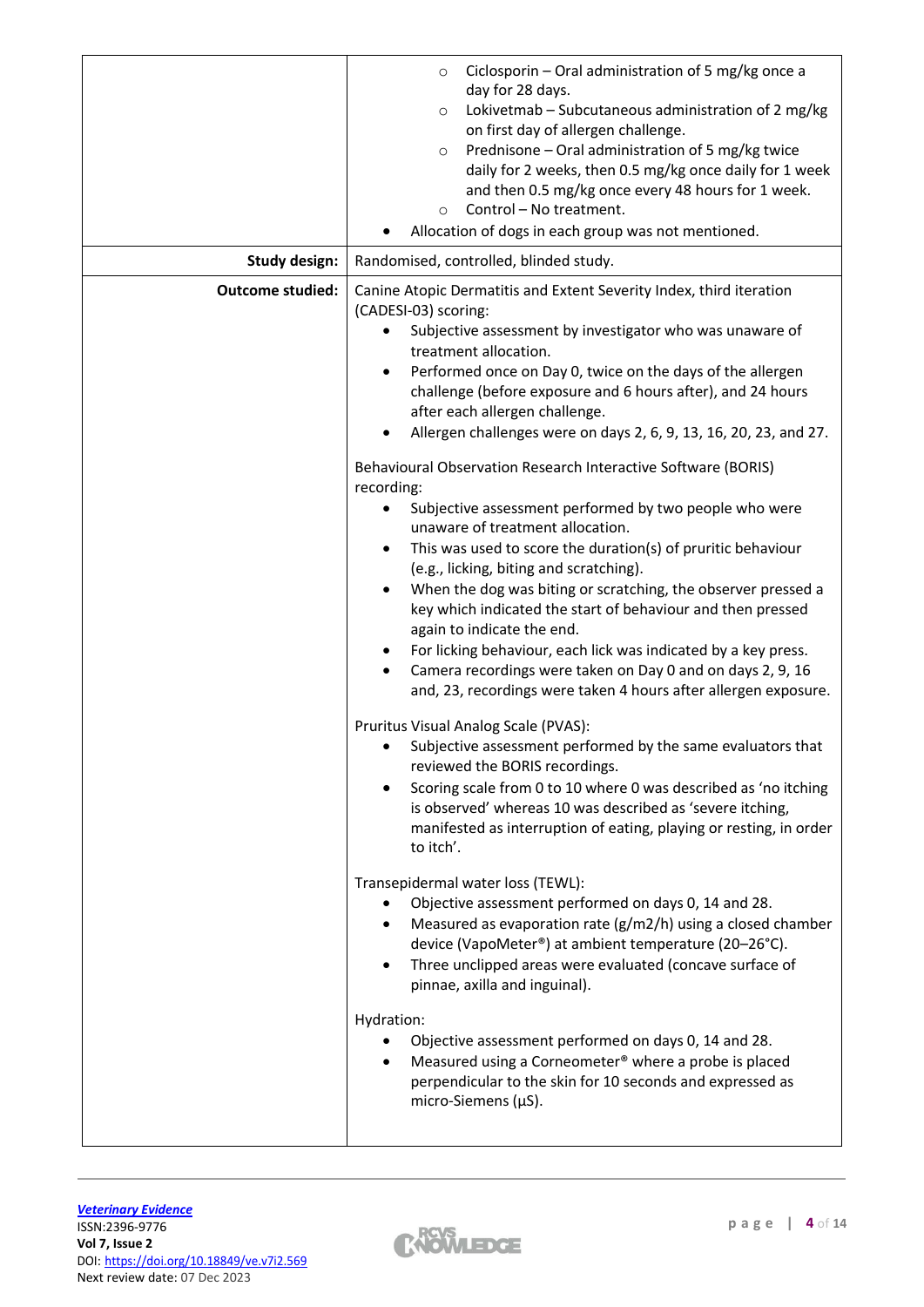|                                                       | For statistical analysis, the four weeks of study was divided into two<br>periods (T1/Acute phase = first 2 weeks, T2/Chronic phase = final 2<br>weeks). Statistical evaluation of data was performed using mixed-<br>model restricted maximum-likelihood 5-group x 2-time Analysis of<br>Variance (REML-ANOVA) with a between-subjects factor of group<br>(control, ciclosporin, lokivetmab, oclacitinib, prednisone) and within-<br>subject factor of time (T1, T2). Area under the curve (AUC) was<br>calculated for each dog (CADESI-03 scores, TEWL and hydration for<br>each site examined). Additionally, Kruskal-Wallis test R was used to<br>determine differences between groups whereas Friedman's test was<br>used to investigate the effect of time. Significance was set at P <<br>0.05.                                                                                                                                                                                                                                                                                                                                                                                                                                                                                                                                                                |
|-------------------------------------------------------|-----------------------------------------------------------------------------------------------------------------------------------------------------------------------------------------------------------------------------------------------------------------------------------------------------------------------------------------------------------------------------------------------------------------------------------------------------------------------------------------------------------------------------------------------------------------------------------------------------------------------------------------------------------------------------------------------------------------------------------------------------------------------------------------------------------------------------------------------------------------------------------------------------------------------------------------------------------------------------------------------------------------------------------------------------------------------------------------------------------------------------------------------------------------------------------------------------------------------------------------------------------------------------------------------------------------------------------------------------------------------|
| <b>Main findings:</b><br>(relevant to PICO question): | Oclacitinib had a statistically significantly lower CADESI-03<br>$\bullet$<br>score than controls during $T1$ (P = 0.015) whereas there was<br>no statistical significance found for the lokivetmab-treated<br>group.<br>At day 28, dogs treated with lokivetmab and oclacitinib had<br>mild to no erythema from pictures of a representative dog in<br>each group.<br>No statistical significance was detected for mean PVAS as<br>$\bullet$<br>well as AUC for the duration of scratching between T1 and<br>T2 phase for either lokivetmab or oclacitinib treatment.<br>On day 28, controls had a higher TEWL than the lokivetmab-<br>treated group ( $P = 0.031$ ) in pinnae and axillary regions, but<br>none reported for the oclacitinib-treated group.<br>No changes in TEWL were seen in oclacitinib- and<br>٠<br>lokivetmab-treated groups for any of the assessed regions<br>over time.<br>AUC for hydration over time were higher in lokivetmab- and<br>oclacitinib-treated groups ( $P = 0.014$ and $P = 0.04$ ,<br>respectively) which authors presume that dogs in these<br>groups were more hydrated than control dogs.<br>CADESI-03 and TEWL show positive correlation ( $r = 0.21$ , $P =$<br>0.0043) which authors suggest is a positive effect for<br>oclacitinib and lokivetmab treated groups as there is no<br>further inflammation due to CAD. |
| Limitations:                                          | Even though authors mention the study being randomised,<br>there is no detail in the methodology section about how this<br>was carried out and how many dogs were assigned in total<br>to each treatment or control group.<br>Small sample size: there was no information about the<br>power of the study and why sample size of 19 dogs was<br>chosen. And so, conclusions of no statistical significance will<br>need to be interpreted with caution.<br>Limited body areas measured for TEWL but this limitation<br>has been acknowledged by the authors.<br>Subjective assessment by investigators using CADESI-03 and<br>$\bullet$<br>PVAS but has been used consistently for assessing<br>recordings as well as scoring the dogs in the study.<br>CADESI-03 and PVAS are both validated scales but CADESI-03<br>has undergone an amendment to become CADESI-04 which                                                                                                                                                                                                                                                                                                                                                                                                                                                                                            |

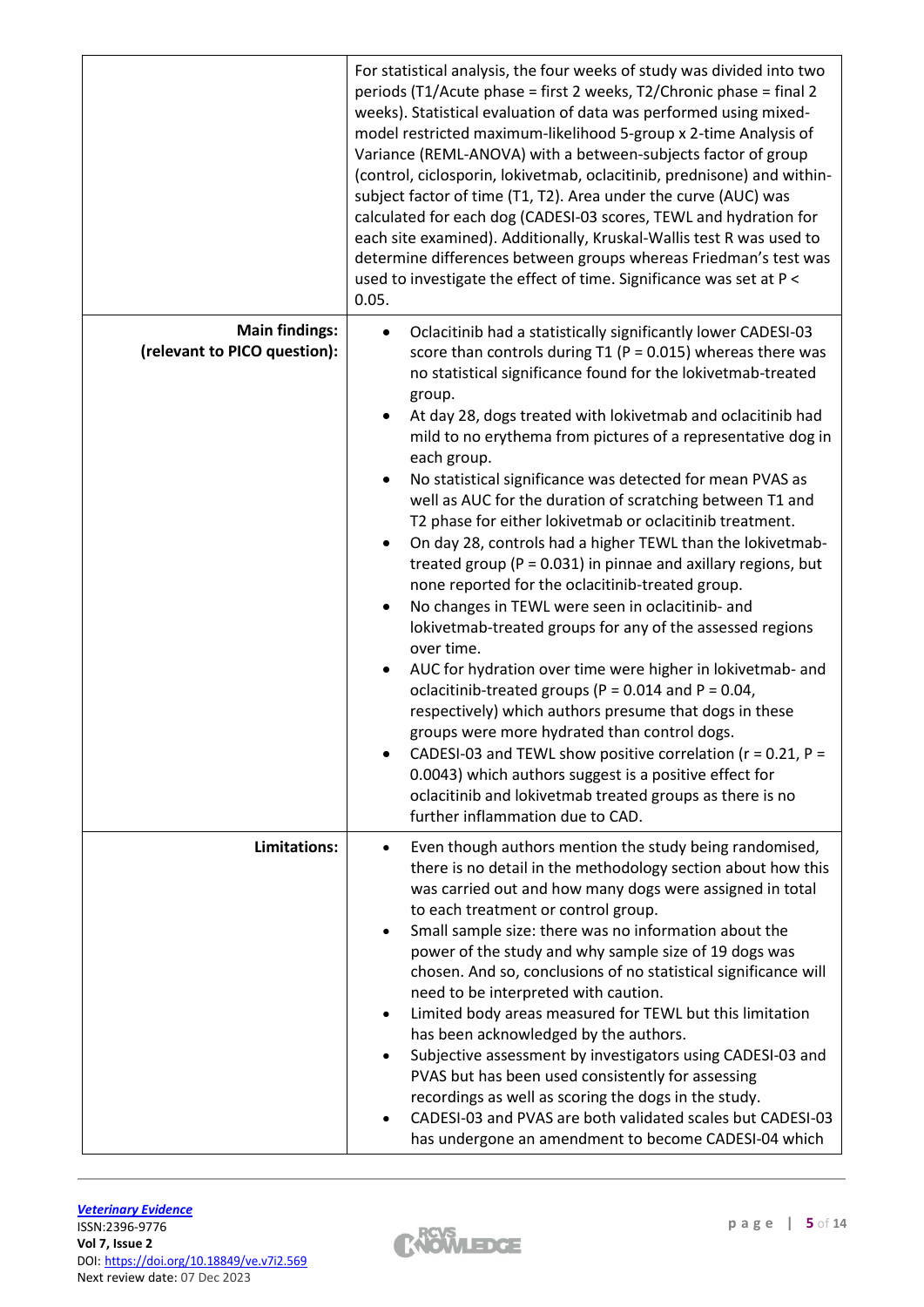| is simpler, quicker to administer and more selective for body<br>sites where there is high sensitivity and specificity for CAD<br>diagnosis (Olivry et al., 2014).<br>There was very little presentation of data obtained in terms<br>$\bullet$<br>of BORIS recordings in the results section, especially since<br>time of pruritic behaviour was included in statistical analysis.<br>Pruritic reactions were experimentally induced, hence are<br>$\bullet$<br>not representative of allergens which typically cause CAD in |
|-------------------------------------------------------------------------------------------------------------------------------------------------------------------------------------------------------------------------------------------------------------------------------------------------------------------------------------------------------------------------------------------------------------------------------------------------------------------------------------------------------------------------------|
| a clinical context.                                                                                                                                                                                                                                                                                                                                                                                                                                                                                                           |

| Souza et al. (2018)          |                                                                                                                                                                                                                                                                                                                                                                                                                                                                                                                                                                                                                                                                                                                                                                                                                                                                                                                                                                                                                                                                                       |  |  |  |  |
|------------------------------|---------------------------------------------------------------------------------------------------------------------------------------------------------------------------------------------------------------------------------------------------------------------------------------------------------------------------------------------------------------------------------------------------------------------------------------------------------------------------------------------------------------------------------------------------------------------------------------------------------------------------------------------------------------------------------------------------------------------------------------------------------------------------------------------------------------------------------------------------------------------------------------------------------------------------------------------------------------------------------------------------------------------------------------------------------------------------------------|--|--|--|--|
| <b>Population:</b>           | Medical records at Colorado State University Veterinary<br>$\bullet$<br>Teaching Hospital from November 2015 to the end of<br>October 2016.<br>Dogs were treated for allergic dermatitis and received<br>$\bullet$<br>lokivetmab.<br>Diagnosis of atopic dermatitis (AD) was made if pruritus was<br>seasonal (considered showing signs of persistent allergic<br>dermatitis for more than 1 year) or by exclusion if dog failed<br>to have an adverse food reaction (AFR) (positive response to<br>an 8 week restrictive diet using either novel protein or<br>hydrolysed diet).<br>Dogs were further diagnosed into three main groups: AD,<br>$\bullet$<br>AFR and AD, allergic dermatitis of undetermined cause<br>(ADUC), based on case history and clinical signs as well as<br>ruling out other pruritic diseases through appropriate<br>diagnostic tests and / or therapeutic trials.<br>Medications for treatment of allergic dermatitis were either<br>discontinued prior to lokivetmab injection or maintained at<br>their current doses and frequencies of administration. |  |  |  |  |
| Sample size:                 | 135 dogs.                                                                                                                                                                                                                                                                                                                                                                                                                                                                                                                                                                                                                                                                                                                                                                                                                                                                                                                                                                                                                                                                             |  |  |  |  |
| <b>Intervention details:</b> | Age of dogs and dose of lokivetmab (mg/kg) at initial<br>administration was recorded.<br>Frequency of dosing ranged between every 2-7 weeks.<br>٠<br>Dogs included in study were treated with one or more<br>lokivetmab injection.<br>AD ( $n = 80$ ; seasonal = 7 and non-seasonal = 73), AFR and AD<br>$(n = 10)$ and ADUC $(n = 45)$ .                                                                                                                                                                                                                                                                                                                                                                                                                                                                                                                                                                                                                                                                                                                                             |  |  |  |  |
| <b>Study design:</b>         | Retrospective, before and after study.                                                                                                                                                                                                                                                                                                                                                                                                                                                                                                                                                                                                                                                                                                                                                                                                                                                                                                                                                                                                                                                |  |  |  |  |
| <b>Outcome studied:</b>      | Subjective assessment by owners:<br>• Owners documented severity of pruritus at each visit with a<br>Pruritus Visual Analog Scale (PVAS) score.<br>PVAS consists of a 10 cm line with descriptions at 2 cm<br>$\bullet$<br>intervals.<br>All individuals were sequentially grouped based on severity<br>of pruritus:<br>Very severe (>8-10)<br>$\circ$<br>Severe (>6-8)<br>$\circ$                                                                                                                                                                                                                                                                                                                                                                                                                                                                                                                                                                                                                                                                                                    |  |  |  |  |

 $\mathsf{r}$ 

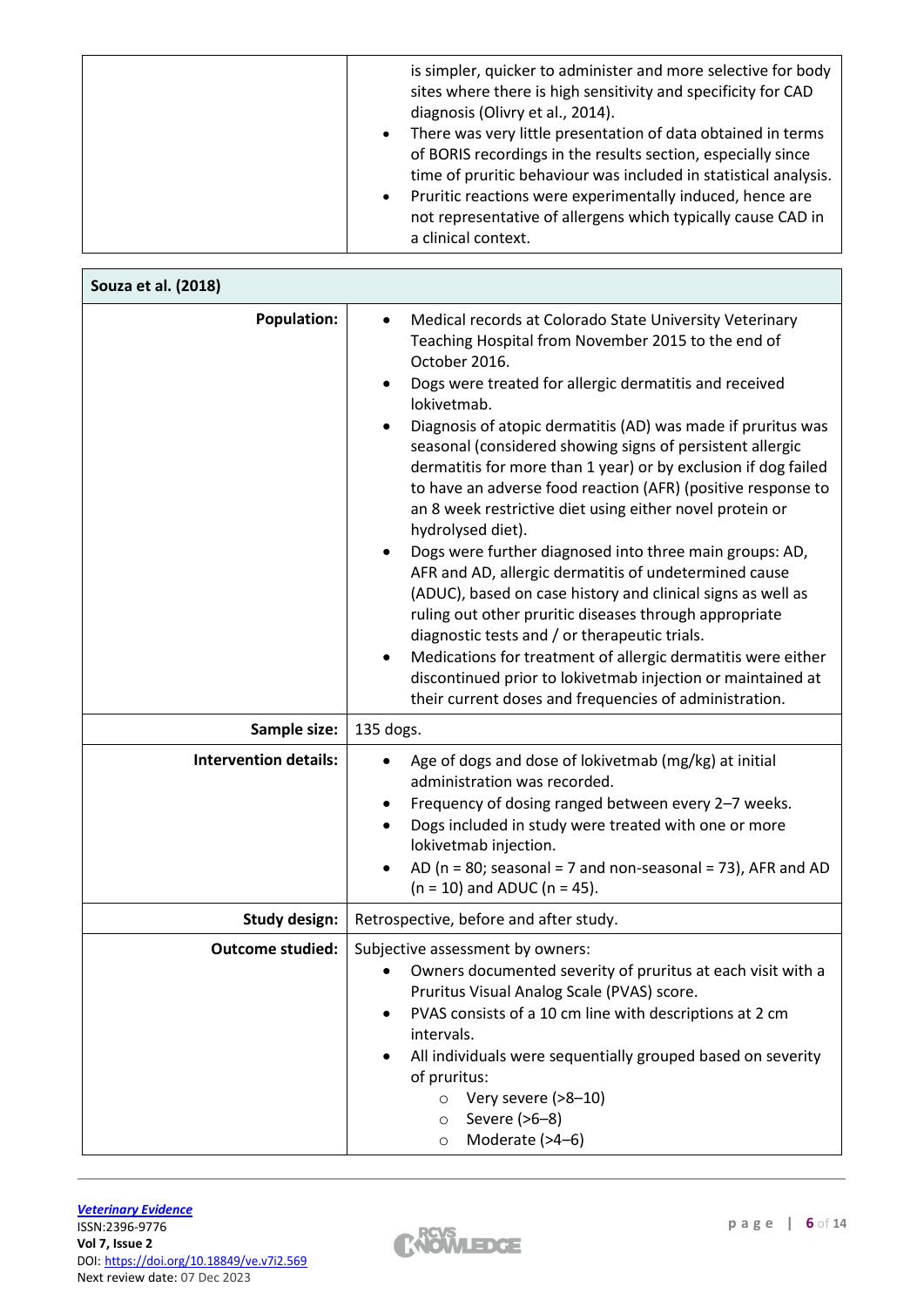| Mild (>2-4)<br>$\circ$<br>Very mild (>0-2)<br>$\circ$<br>Treatment success was empirically defined as ≥2 cm reduction<br>in PVAS score from baseline on the day of assessment.<br>More than 50% reduction of PVAS score compared to baseline<br>$\bullet$<br>on day of assessment day was also recorded.                                                                                                                                                                                                                                                                                                                                              |
|-------------------------------------------------------------------------------------------------------------------------------------------------------------------------------------------------------------------------------------------------------------------------------------------------------------------------------------------------------------------------------------------------------------------------------------------------------------------------------------------------------------------------------------------------------------------------------------------------------------------------------------------------------|
| Time to clinical improvement after initial lokivetmab administration:<br>Assessed by owners either within 24 hours, between 1 and 3<br>days or after 3 days.<br>Frequency of administration required to maintain control of<br>$\bullet$<br>pruritus was recorded (weeks).<br>Number of dogs initially classified as treatment success but<br>$\bullet$<br>failed to respond to subsequent lokivetmab injections was<br>noted in addition to the number of injections prior to<br>encountering this lack of response.                                                                                                                                 |
| Previous therapy for CAD:<br>Dose, frequency of administration and success (no response,<br>٠<br>partial response or total response) were recorded based on<br>previous records or client's report.<br>Dogs that had failed oclacitinib but responded to lokivetmab<br>$\bullet$<br>were recorded.<br>Previous responses to ciclosporin, corticosteroids and<br>$\bullet$<br>immunotherapy were recorded in categories: no response,<br>partial response or total response.                                                                                                                                                                           |
| Concurrent therapies:<br>Any dog receiving another treatment for allergic dermatitis /<br>pruritus at time of initial lokivetmab administration was<br>recorded (e.g. allergen-specific immunotherapy), including the<br>duration prior to lokivetmab administration.                                                                                                                                                                                                                                                                                                                                                                                 |
| Concurrent illnesses:<br>Dogs that had concurrent allergic conditions and systemic and /<br>$\bullet$<br>or cutaneous diseases were noted, including their response to<br>lokivetmab treatment.                                                                                                                                                                                                                                                                                                                                                                                                                                                       |
| Adverse events:<br>Documentation of adverse events associated with lokivetmab<br>administration or any of the various therapies used<br>concurrently with lokivetmab.                                                                                                                                                                                                                                                                                                                                                                                                                                                                                 |
| Statistical analysis:<br>Treatment success was defined as ≥2 cm reduction in PVAS<br>score.<br>Categorical data was expressed as frequencies, whereas<br>$\bullet$<br>continuous data was expressed as median and range.<br>Wilcoxon matched pairs signed-rank test was used to analyse<br>$\bullet$<br>PVAS scores reported after drug administration compared to<br>pretreatment scores.<br>Factors that were potentially associated with response<br>included: type of allergic disease duration of clinical signs, age<br>and size of dog, lokivetmab dosage, previous response to<br>oclacitinib or other therapy (ciclosporin, corticosteroids, |

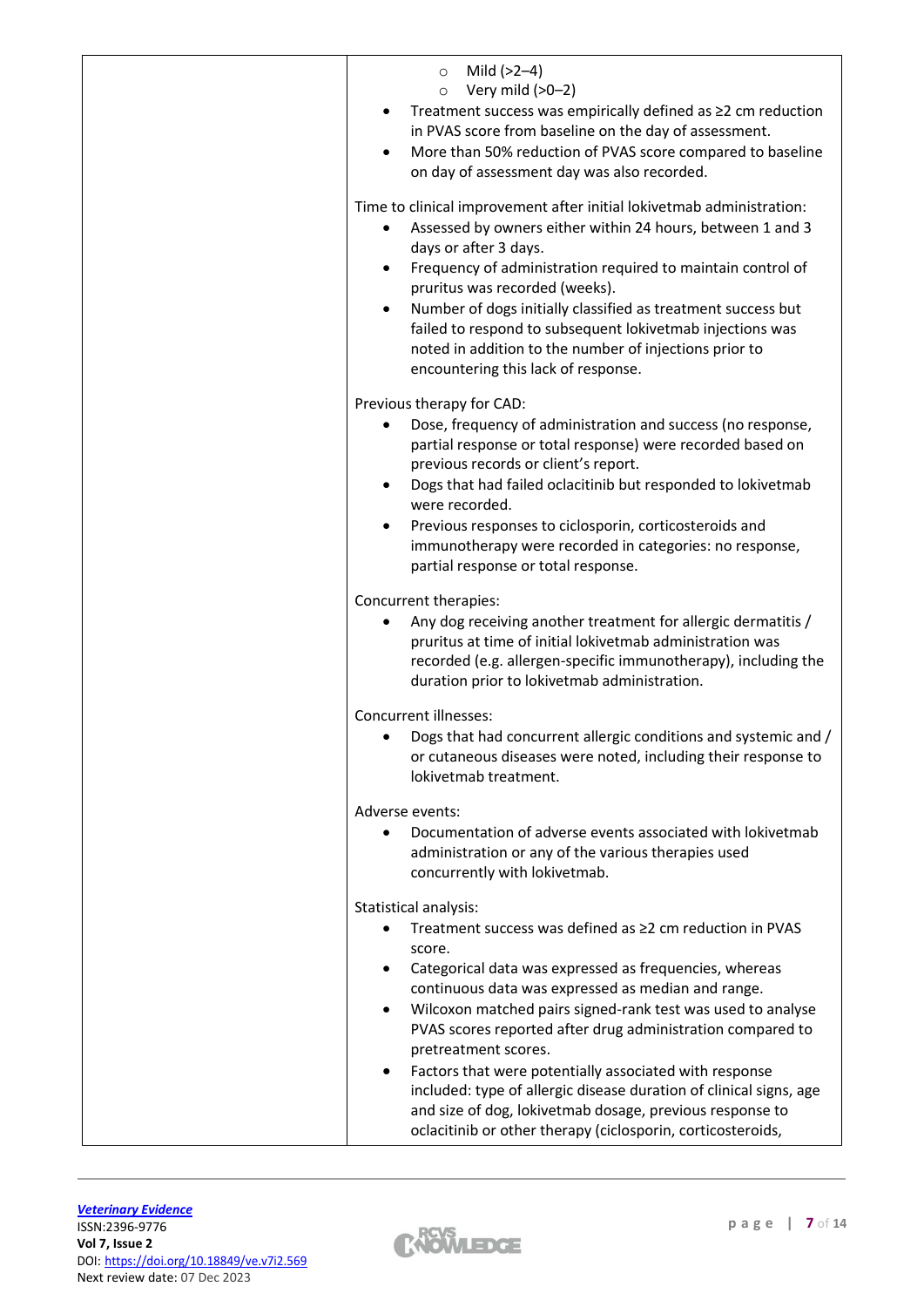|                                                       | immunotherapy, dietary trial), concurrent therapy with a<br>previous response and pruritus severity prior to lokivetmab.<br>These factors were evaluated for association with two<br>outcomes: dichotomous outcome of treatment success or<br>failure, and magnitude of change, measured by difference in<br>PVAS score after and prior to treatment.<br>Univariate logistic regression, yielding odds ratio (OR) and<br>$\bullet$<br>95% confidence intervals (CI) and linear univariate<br>regressions were used to associate continuous and<br>categorical risk factors with outcome variables.<br>Pearson's chi-squared test was used to evaluate<br>dichotomous risk factors for treatment success or failure<br>when cell counts were greater than 5 whereas two-tailed<br>Fisher's exact test was used when cell counts were 5 or less.<br>Significance was set at $P < 0.05$ .<br>٠                                                                                                                                                                                                                                                                                                                                                                                                                                                                                                                                                                                                                          |
|-------------------------------------------------------|----------------------------------------------------------------------------------------------------------------------------------------------------------------------------------------------------------------------------------------------------------------------------------------------------------------------------------------------------------------------------------------------------------------------------------------------------------------------------------------------------------------------------------------------------------------------------------------------------------------------------------------------------------------------------------------------------------------------------------------------------------------------------------------------------------------------------------------------------------------------------------------------------------------------------------------------------------------------------------------------------------------------------------------------------------------------------------------------------------------------------------------------------------------------------------------------------------------------------------------------------------------------------------------------------------------------------------------------------------------------------------------------------------------------------------------------------------------------------------------------------------------------|
| <b>Main findings:</b><br>(relevant to PICO question): | Response to lokivetmab treatment:<br>Prior to lokivetmab administration, 135 dogs had a median<br>PVAS score of 6.5 (range 1-10), but after lokivetmab<br>administration, 132 dogs had a median PVAS score of 1.5<br>(range 0-8.5). This decrease in PVAS score pre- and post-<br>lokivetmab administration was found to be statistically<br>significant (P < 0.001).<br>There was no outcome information for 3/135 dogs.<br>Improvement of pruritus in 116/132 (87.8%) of dogs<br>following lokivetmab administration at 1.8-3.7 mg/kg.<br>Oclacitinib therapy as predictor of lokivetmab success:<br>66/135 dogs had received oclacitinib for pruritus control<br>٠<br>prior to lokivetmab and were treated for at least 3 weeks.<br>45/66 dogs had total response to oclacitinib when receiving<br>it twice daily whereas the other 21 dogs had partial or no<br>response to twice daily oclacitinib.<br>40/45 dogs that had total response to twice daily oclacitinib<br>were partially responsive to once daily oclacitinib.<br>37/40 dogs were lokivetmab responders.<br>15/21 dogs that had partial or no response to twice daily<br>oclacitinib were also lokivetmab responders.<br>Odds of lokivetmab treatment success on average was 7.4<br>$\bullet$<br>times higher (95% CI = $1.3-40.9$ ; P = 0.03) for dogs showing<br>total response to twice daily oclacitinib (and partial response<br>to once daily dosing) when compared to dogs with<br>incomplete response to twice daily oclacitinib therapy. |
| Limitations:                                          | Not a controlled study.<br>٠<br>Non-standardised PVAS between clinicians (i.e., not the<br>$\bullet$                                                                                                                                                                                                                                                                                                                                                                                                                                                                                                                                                                                                                                                                                                                                                                                                                                                                                                                                                                                                                                                                                                                                                                                                                                                                                                                                                                                                                 |
|                                                       | same clinician assessing all the dogs in the study) hence this<br>introduces a bias in giving scores.<br>No supporting pruritus assessment (e.g., CADESI-04)<br>$\bullet$<br>performed by clinician.<br>Subjective assessment using PVAS by owners as well as<br>assessing time to improvement which could introduce bias<br>to the data and placebo-effect.                                                                                                                                                                                                                                                                                                                                                                                                                                                                                                                                                                                                                                                                                                                                                                                                                                                                                                                                                                                                                                                                                                                                                         |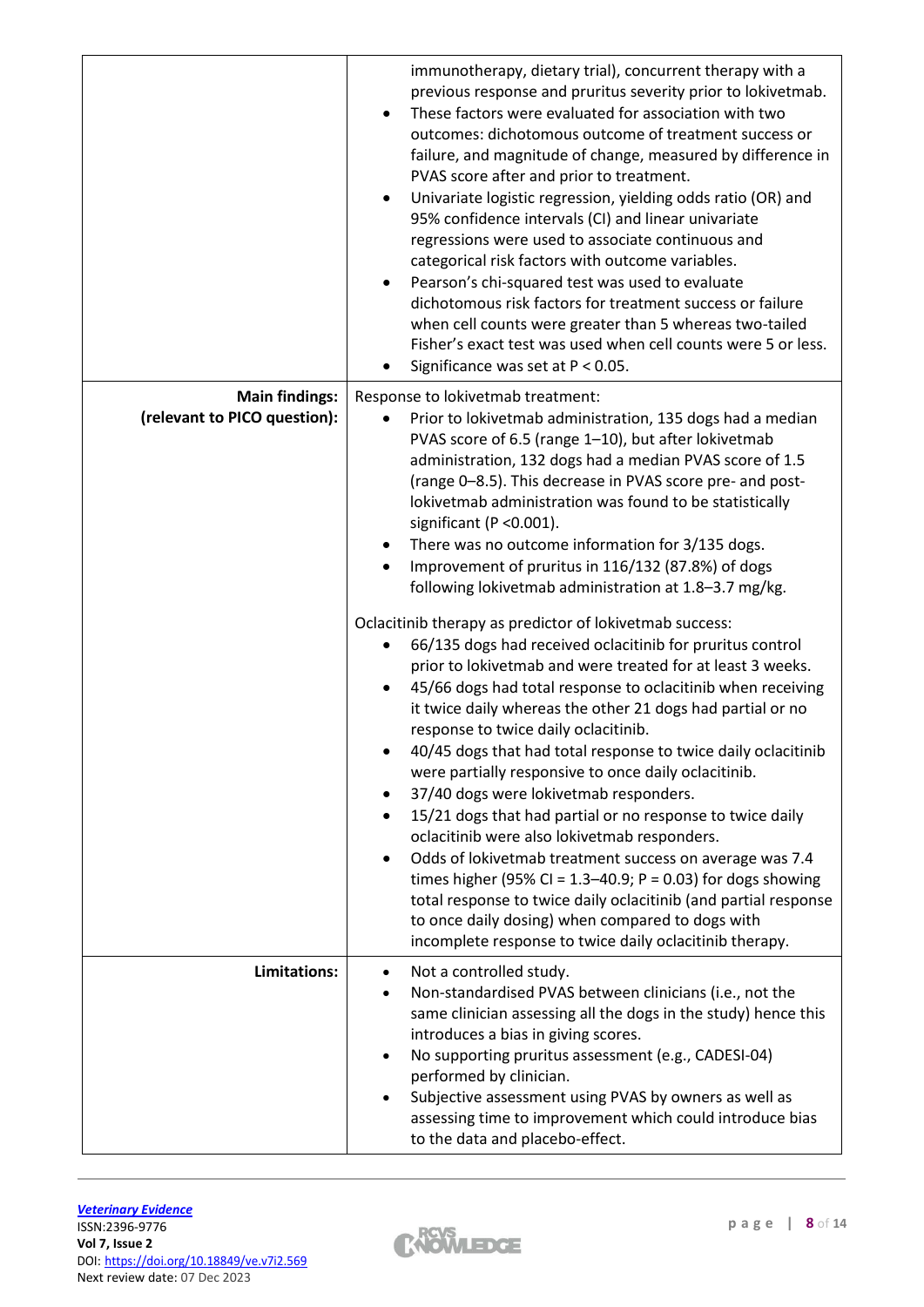| Inclusion of other concurrent treatments and illnesses, e.g.,<br>$\bullet$<br>glucocorticoids which could overestimate the effects of<br>lokivetmab treatment.<br>PVAS assessment time-frame not standardised as it was<br>$\bullet$<br>performed with each visit to the hospital.                                      |
|-------------------------------------------------------------------------------------------------------------------------------------------------------------------------------------------------------------------------------------------------------------------------------------------------------------------------|
| Frequency of lokivetmab injections were not the same for<br>$\bullet$<br>every dog included in the study which affects the data<br>assessing efficacy of lokivetmab over a fixed period of time.<br>Unclear about meaning of no / partial / total response when<br>$\bullet$<br>assessing other therapies for pruritus. |

# **Appraisal, application and reflection**

Canine atopic dermatitis (CAD) is one of the most common skin diseases in general practice which is diagnosed through the elimination of other pruritic skin disorders (e.g., flea allergic dermatitis, sarcoptic mange or cutaneous adverse food reaction) as well as history (seasonal or non-seasonal). CAD is defined as 'a genetically predisposed inflammatory and pruritic allergic skin disease with characteristic clinical features associated with immunoglobulin E (IgE) antibodies most commonly directed against environmental allergens' (Halliwell, 2006). The disease is often non-specific in cause, but it is a lifelong condition which requires constant monitoring and pruritus control.

Typically, treatment for CAD includes glucocorticoids (e.g., prednisolone), topical steroids and ciclosporin which are drugs that have sufficient evidence for efficacy (Olivry et al., 2002). However, adverse effects can occur associated with long-term use of glucocorticoid treatment, or gastrointestinal signs (e.g., vomiting) in the case of ciclosporin (Steffan et al., 2003). Topical therapy tends to be reserved for short-term and / or localised therapy but commonly in CAD, many dogs present with more than one region of pruritus and / or greater in severity. Therefore, newer treatments are immune-modulating drugs such as oclacitinib and lokivetmab which selectively inhibits Janus kinase-1 receptor and IL-31, respectively.

Overall, there was relatively little evidence available directly comparing the effects of lokivetmab and oclacitinib in studies using an updated scoring system, e.g., CADESI-04, consistently. Hence, extrapolating from other studies which individually assessed the efficacy of either oclacitinib or lokivetmab with a placebo cannot be used due to the different scoring systems utilised. For instance, CADESI-03 and CADESI-04 focus on different areas of the body to determine overall score and severity of pruritus and so the scores cannot be used to justify whether lokivetmab has more efficacy than oclacitinib (Olivry et al., 2007; and Olivry et al., 2014). Additionally, scoring systems such as CADESI and PVAS are subjective to the clinician or owner and so comparing the scores between studies cannot reliably determine whether lokivetmab has more efficacy than oclacitinib in treating CAD.

Marsella et al. (2020) reported that lokivetmab is more effective for preventing flare ups given before an allergy challenge, but oclacitinib and lokivetmab overall had similar effects on transepidermal water loss (TEWL) and hydration. Despite the paper mentioning it was randomised, there were no details as to how this was carried out in the trial. Therefore, the lack of randomisation and small sample size limits the value of the study which performing a sample size calculation before recruiting dogs for the study would have strengthened the data collected. Additionally, authors reporting no statistical significances between mean PVAS scores could be influenced by small number of dogs in study and so results should be interpreted with caution.

In Souza et al. (2018), it is a retrospective before-and-after study which collected data that was already recorded, but since it is neither a randomised nor controlled trial, there are many variable factors included in the study. For example, the inclusion of dogs with concurrent systemic and / or cutaneous illnesses as well as other concurrent treatments (e.g., corticosteroids) adds another limitation to the data because these could influence the outcomes detected and overestimate the effectiveness of lokivetmab. Furthermore, the

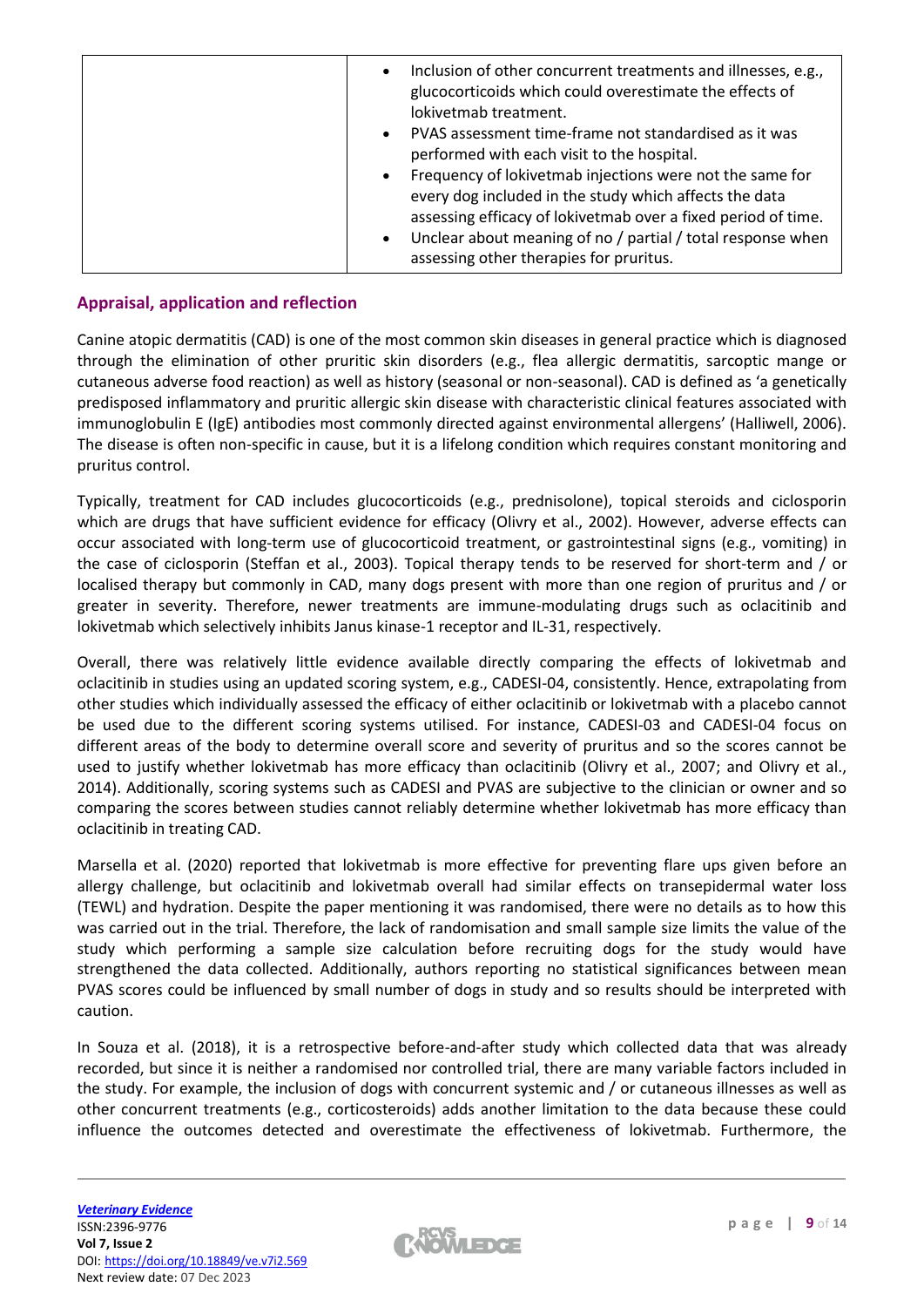frequency of lokivetmab treatment varied from 2–7 weeks which authors argued that lokivetmab treatment was given as frequent as needed to keep pruritus under control. However, this does not truly assess the effectiveness of lokivetmab over a fixed period of time and so limits the strength of the data. Moreover, many studies using lokivetmab typically administered every 4 weeks which is also recommended by Cytopoint® dosage chart (AH430/17) (Moyaert et al., 2017; and Szczepanik et al., 2020). Additionally, increasing lokivetmab frequency to more than every 4 weeks shows a decline in efficacy in terms of PVAS scores (Michels et al., 2016[a]). Hence, in the Souza et al. (2018) study, there are many confounding factors which have not been accounted for.

Since the PVAS assessment in Souza et al. (2018) were only performed by owners, there is certain bias to the data collected e.g., time to improvement after initial lokivetmab administration, as well as introducing a placebo-effect. The authors also suggest that previous response to oclacitinib is a good predictor for response to lokivetmab therapy – dogs that responded poorly to oclacitinib respond well to lokivetmab therapy. However, knowing that oclacitinib is a Janus kinase-1 inhibitor whereas lokivetmab is a monoclonal antibody to IL-31, it is understandable that blocking IL-31 which is further upstream will inhibit other downstream pathways including the Janus kinase-1 pathway. Since CAD is a multi-faceted disease, it is recommended that a combination of treatments should be used for optimal benefit (Olivry et al., 2015).

The evidence above is insufficient to say one drug is more effective than the other, but both treatments are certainly effective in the treatment for CAD and potentially are safe to use together (Gortel, 2018). Since there are various scoring systems used in the assessment of CAD, only PVAS has been consistently used across the literature whereas CADESI has undergone several iterations and so is not as easily comparable for efficacy of oclacitinib and lokivetmab. Therefore, comparing PVAS scores between placebo-controlled trials for either oclacitinib or lokivetmab suggest both treatments result in similar outcomes (average score of 2–3 from treatment up to day 28 after administration) (Cosgrove et al., 2013; Michels et al., 2016[a]; Szczepanik et al., 2020; and Van Brussel et al., 2021). This, however, is a very crude comparison and what is inferred cannot compare to randomised controlled trials (RCT) directly observing and assessing the efficacy of oclacitinib and lokivetmab together.

Furthermore, there has not been any further updated guidelines from the International Committee on Allergic Diseases of Animals (ICADA) since 2015 which does not include recommendations for lokivetmab, but for oclacitinib, its short-term use is shown to be beneficial in treating CAD (Olivry et al., 2015). As a result, there is simply not enough evidence available to answer the PICO question and further randomised controlled studies are required to demonstrate the efficacy of both lokivetmab to oclacitinib.

| <b>Search strategy</b>                   |                                                                                                                                                                                                                                                                                                        |  |  |  |  |
|------------------------------------------|--------------------------------------------------------------------------------------------------------------------------------------------------------------------------------------------------------------------------------------------------------------------------------------------------------|--|--|--|--|
| Databases searched and dates<br>covered: | CAB Abstracts on OVID Platform (1973–Week 48 2021)<br>PubMed on the NCBI interface (1920-December 2021)                                                                                                                                                                                                |  |  |  |  |
| Search terms:                            | <b>CAB Abstracts:</b><br>(dog or dogs or canine or canines or bitch or bitches).mp. or<br>1.<br>exp dogs/ or exp canis/ or exp bitches/<br>(atopic and (skin or pruritus or pruritis or dermatitis)).mp.<br>2.<br>(Lokivetmab or Cytopoint or Oclacitinib or Apoquel).mp.<br>3.<br>1 and 2 and 3<br>4. |  |  |  |  |
|                                          | PubMed:<br>dog OR bitch OR canine<br>atopic and (skin or pruritus or pruritis or dermatitis)<br>2.<br>Lokivetmab or Cytopoint or Oclacitinib or Apoquel<br>3.<br>1 and 2 and 3<br>4.                                                                                                                   |  |  |  |  |
| Dates searches performed:                | 7 Dec 2021                                                                                                                                                                                                                                                                                             |  |  |  |  |

# **Methodology**

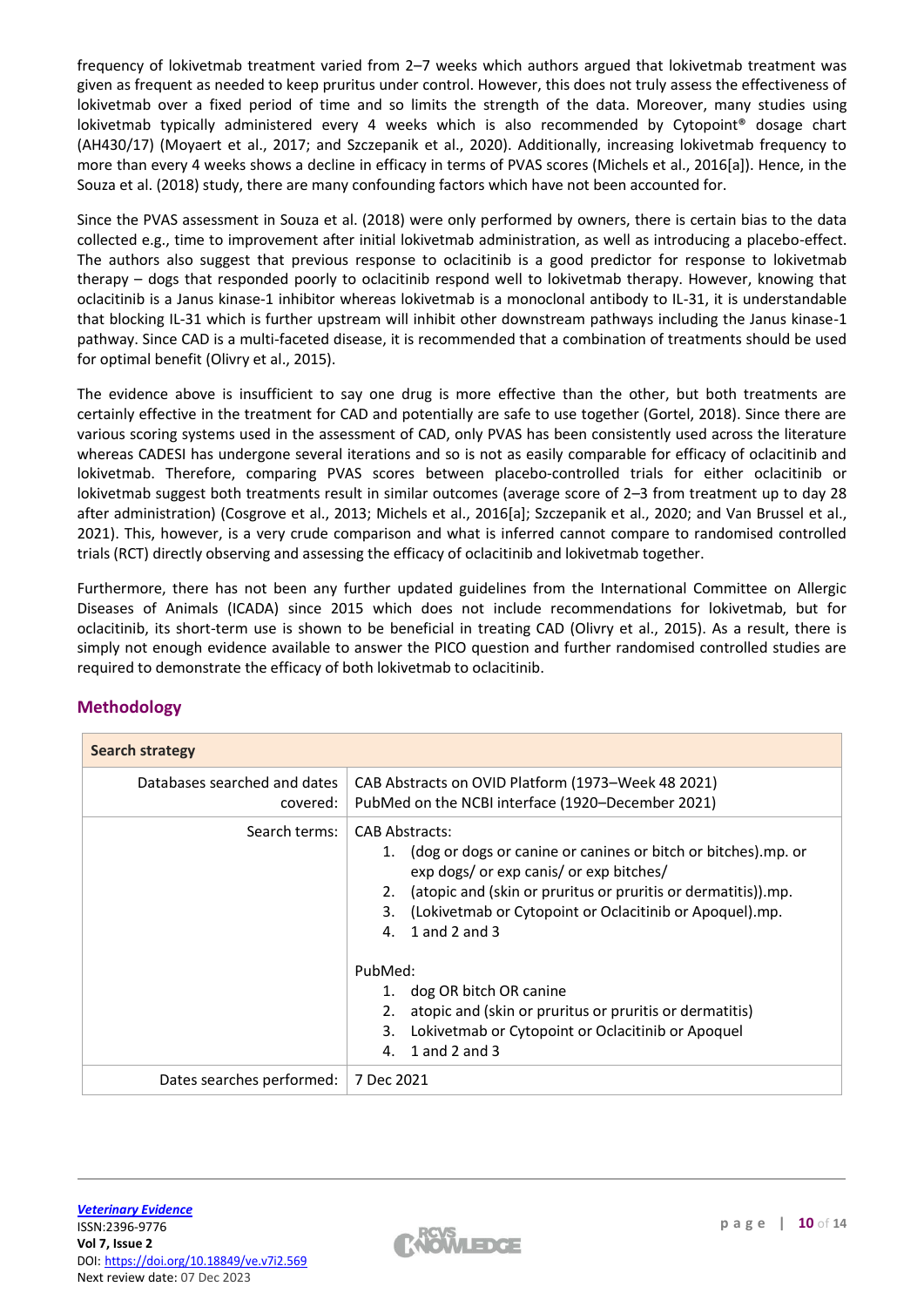| <b>Exclusion / Inclusion criteria</b> |                                                                                                                                                                                                          |  |  |  |
|---------------------------------------|----------------------------------------------------------------------------------------------------------------------------------------------------------------------------------------------------------|--|--|--|
| Exclusion:                            | Non-English language study, conference papers, case studies, review<br>articles and articles that did not compare lokivetmab and oclacitinib<br>in atopic dogs and so was not relevant to PICO question. |  |  |  |
| Inclusion:                            | Peer-reviewed, controlled studies comparing the effects between<br>lokivetmab and oclacitinib in dogs with atopic dermatitis using a<br>recognised scoring system.                                       |  |  |  |

| <b>Search outcome</b>                         |                                |                                                                |                                                                      |                                            |                                      |                                                     |                                    |
|-----------------------------------------------|--------------------------------|----------------------------------------------------------------|----------------------------------------------------------------------|--------------------------------------------|--------------------------------------|-----------------------------------------------------|------------------------------------|
| <b>Database</b>                               | <b>Number</b><br>of<br>results | Excluded-<br>Non-<br><b>English</b><br>language<br>publication | $Excluded -$<br><b>Not</b><br>relevant to<br><b>PICO</b><br>question | $Excluded -$<br>Case studies<br>in English | $Excluded -$<br>Conference<br>papers | $Excluded -$<br><b>Reviews in</b><br><b>English</b> | <b>Total</b><br>relevant<br>papers |
| CAB<br>Abstracts                              | 76                             | 22                                                             | 26                                                                   | 6                                          | 8                                    | 12                                                  | $\mathcal{P}$                      |
| PubMed                                        | 39                             | $\Omega$                                                       | 32                                                                   | 1                                          | $\Omega$                             | 4                                                   | $\mathcal{P}$                      |
| Total relevant papers when duplicates removed |                                |                                                                |                                                                      | $\overline{2}$                             |                                      |                                                     |                                    |

# **CONFLICT OF INTEREST**

The authors declare no conflict of interest.

The author would like to thank Dr Kit Sturgess for his guidance with this article and Clare Boulton for her assistance in obtaining papers.

# **REFERENCES**

- 1. Bensignor, E. & Videmont, E. (2021). Weekly topical therapy based on plant extracts combined with lokivetmab in canine atopic dermatitis. *Veterinary Dermatology*. 33(1), 1–6. DOI: <https://doi.org/10.1111/vde.13004>
- 2. Van Brussel, L., Moyaert, H., Escalada, M., Mahabir, S.P. & Stegemann, M.R. (2021). A masked, randomised clinical trial evaluating the efficacy and safety of lokivetmab compared to saline control in client‐owned dogs with allergic dermatitis. *Veterinary Dermatology*. 32(5), 477–e131. DOI: <https://doi.org/10.1111/vde.12984>
- 3. Cosgrove, S.B., Wren, J.A., Cleaver, D.M., Walsh, K.F., Follis, S.I., King, V.I., Tena, J.K.S. & Stegemann, M.R. (2013). A blinded, randomized, placebo-controlled trial of the efficacy and safety of the Janus kinase inhibitor oclacitinib (Apoquel®) in client-owned dogs with atopic dermatitis. *Veterinary Dermatology*. 24(6), 587–597. DOI: <https://doi.org/10.1111/vde.12088>
- 4. Fleck, T.J., Bammert, G., Shelly, J., Fici, G., Walters, R.R., Mahabir, S., Michels, G.M., Rugg, J.J., Martinon, O. & Dunham, S. (2015). Identification and characterization of ZTS-00103289, a monoclonal

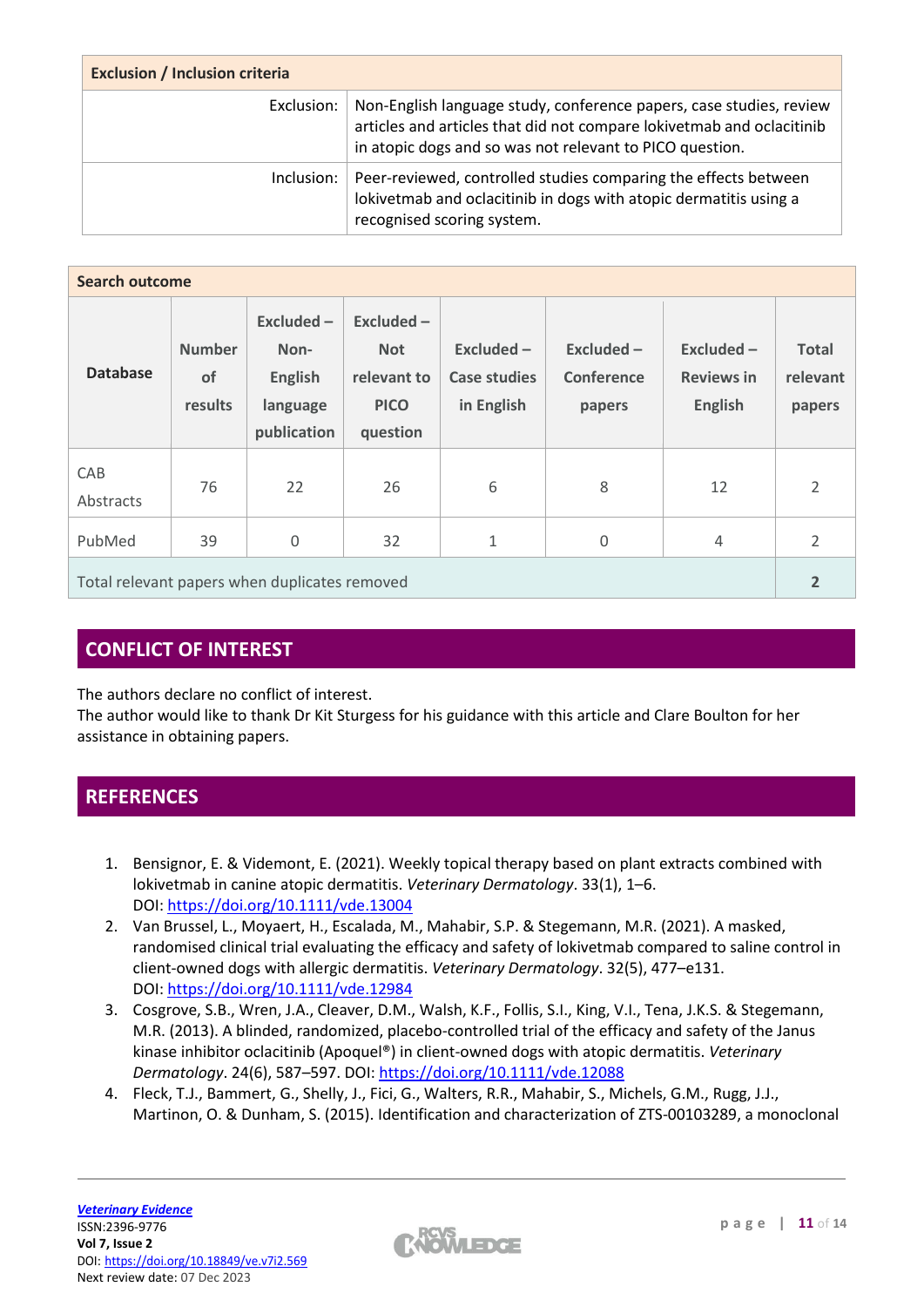antibody neutralizing interleukin-31-mediated pruritus, in beagle dogs (abstract). *Veterinary Dermatology.*, 26(3), 133–159.

- 5. Gortel, K. (2018). An embarrassment of riches: An update on the symptomatic treatment of canine atopic dermatitis. *Canadian Veterinary Journal*. 59(9): 1013–1016.
- 6. Halliwell, R. (2006). Revised nomenclature for veterinary allergy. *Veterinary Immunology and Immunopathology*. 114(3–4), 207–208. DOI: <https://doi.org/10.1016/j.vetimm.2006.08.013>
- 7. Hill, P.B., Lau, P. & Rybnicek, J. (2007). Development of an owner-assessed scale to measure the severity of pruritus in dogs. *Veterinary Dermatology*. 18(5), 301–308. DOI: <https://doi.org/10.1111/j.1365-3164.2007.00616.x>
- 8. Marsella, R. & Ahrens, K. (2018). A pilot study on the effect of oclacitinib on epicutaneous sensitization and transepidermal water loss in a colony of atopic beagle dogs. *Veterinary Dermatology*. 29(5), 439– e146. DOI: <https://doi.org/10.1111/vde.12660>
- 9. Marsella, R., Ahrens, K., Wilkes, R., Trujillo, A. & Dorr, M. (2020). Comparison of various treatment options for canine atopic dermatitis: a blinded, randomized, controlled study in a colony of research atopic beagle dogs. *Veterinary Dermatology*. 31(4), 284–e69. DOI: <https://doi.org/10.1111/vde.12849>
- 10. Michels, G.M., Ramsey, D.S., Walsh, K.F., Martinon, O.M., Mahabir, S.P., Hoevers, J.D., Walters, R.R. & Dunham, S.A. (2016a). A blinded, randomized, placebo-controlled, dose determination trial of lokivetmab (ZTS-00103289), a caninized, anti-canine IL-31 monoclonal antibody in client owned dogs with atopic dermatitis. *Veterinary Dermatology*. 27(6), 478–e129. DOI: <https://doi.org/10.1111/vde.12376>
- 11. Michels, G.M., Walsh, K.F., Kryda, K.A., Mahabir, S.P., Walters, R.R., Hoevers, J.D. & Martinon, O.M. (2016b). A blinded, randomized, placebo-controlled trial of the safety of lokivetmab (ZTS-00103289), a caninized anti-canine IL-31 monoclonal antibody in client-owned dogs with atopic dermatitis. *Veterinary Dermatology*.27(6), 505–e136. DOI: <https://doi.org/10.1111/vde.12364>
- 12. Moyaert, H., Van Brussel, L., Borowski, S., Escalada, M., Mahabir, S.P., Walters, R.R. & Stegemann, M.R. (2017). A blinded, randomized clinical trial evaluating the efficacy and safety of lokivetmab compared to ciclosporin in client-owned dogs with atopic dermatitis. *Veterinary Dermatology*. 28(6), 593–e145. DOI: <https://doi.org/10.1111/vde.12478>
- 13. Olivry, T., Rivierre, C., Jackson, H.A., Murphy, K.M., Davidson, G. & Sousa, C.A. (2002). Cyclosporine decreases skin lesions and pruritus in dogs with atopic dermatitis: A blinded randomized prednisolonecontrolled trial. *Veterinary Dermatology*. 13(2), 77–87. DOI: [https://doi.org/10.1046/j.1365-](https://doi.org/10.1046/j.1365-3164.2002.00283.x) [3164.2002.00283.x](https://doi.org/10.1046/j.1365-3164.2002.00283.x)
- 14. Olivry, T., Marsella, R., Iwasaki, T., Mueller, R., Bensignor, E., Carlotti, D., DeBoer, D.J., Griffin, C., Halliwell, R., Hammerberg, B., Hill, P., Jackson, H., Maeda, S., Masuda, K., Nuttall, T., Prélaud, P., Sousa, C. & Willemse, T. (2007). Validation of CADESI-03, a severity scale for clinical trials enrolling dogs with atopic dermatitis. *Veterinary Dermatology*. 18(2), 78–86. DOI: [https://doi.org/10.1111/j.1365-](https://doi.org/10.1111/j.1365-3164.2007.00569.x) [3164.2007.00569.x](https://doi.org/10.1111/j.1365-3164.2007.00569.x)
- 15. Olivry, T., Saridomichelakis, M., Nuttall, T., Bensignor, E., Griffin, C.E. & Hill, P.B. (2014). Validation of the Canine Atopic Dermatitis Extent and Severity Index (CADESI)-4, a simplified severity scale for assessing skin lesions of atopic dermatitis in dogs. *Veterinary Dermatology*. 25(2), 77–86. DOI: <https://doi.org/10.1111/vde.12107>
- 16. Olivry, T., DeBoer, D.J., Favrot, C., Jackson, H.A., Mueller, R.S., Nuttall, T. & Prélaud, P. (2015). Treatment of canine atopic dermatitis: 2015 updated guidelines from the International Committee on Allergic Diseases of Animals (ICADA). *BMC Veterinary Research*. 11(1), 1–15. DOI: <https://doi.org/10.1186/s12917-015-0514-6>
- 17. Souza, C.P., Rosychuk, R.A.W., Contreras, E.T., Schissler, J.R. & Simpson, A.C. (2018). A retrospective analysis of the use of lokivetmab in the management of allergic pruritus in a referral population of 135 dogs in the western USA. *Veterinary Dermatology*. 29(6), 489–e164. DOI: <https://doi.org/10.1111/vde.12682>
- 18. Steffan, J., Alexander, D., Brovedani, F. & Fisch, R.D. (2003). Comparison of cyclosporine A with methylprednisolone for treatment of canine atopic dermatitis: A parallel, blinded, randomized

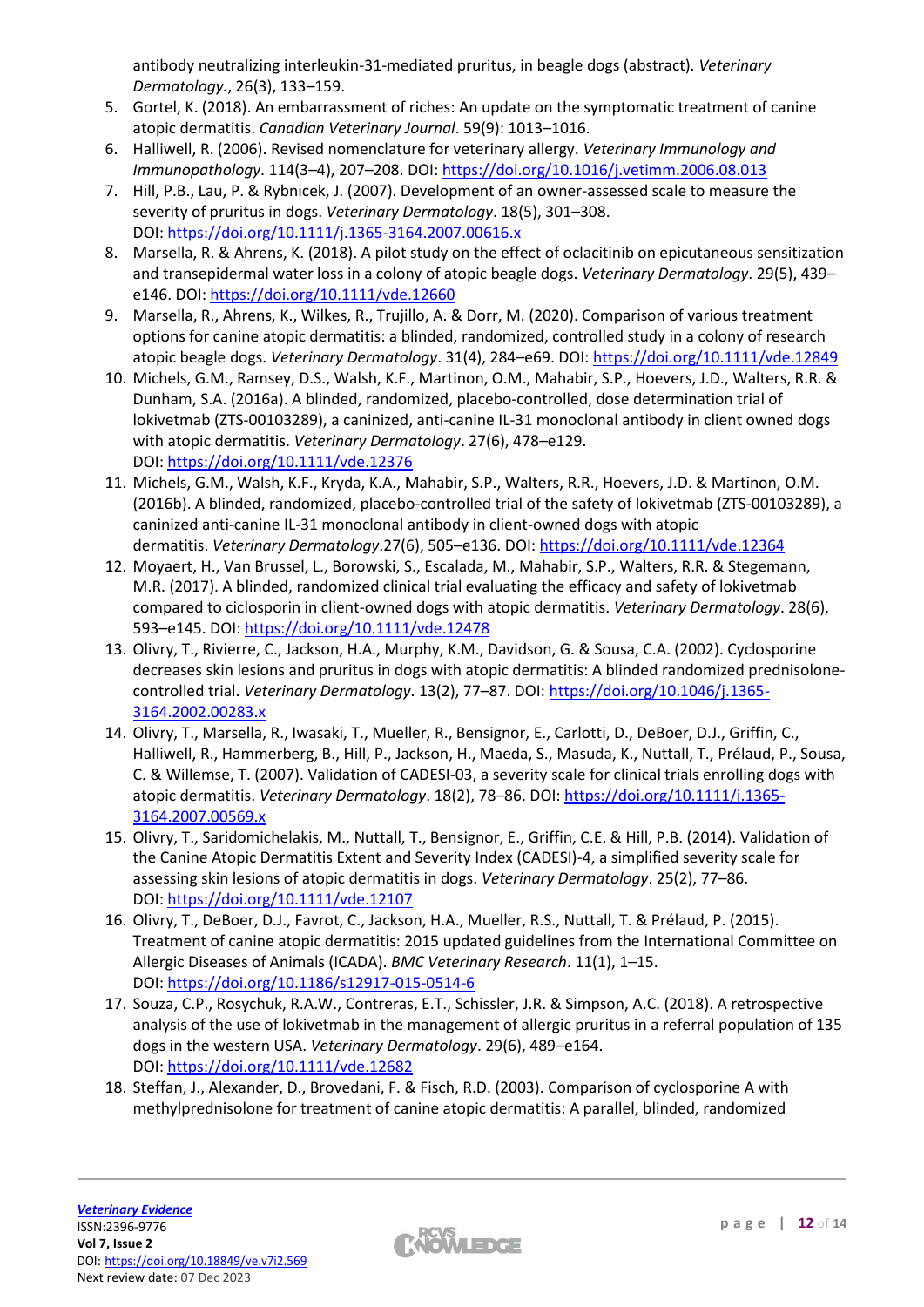controlled trial. *Veterinary Dermatology*. 14(1), 11–22. DOI: [https://doi.org/10.1046/j.1365-](https://doi.org/10.1046/j.1365-3164.2003.00318.x) [3164.2003.00318.x](https://doi.org/10.1046/j.1365-3164.2003.00318.x)

- 19. Szczepanik, M., Wilkołek, P., Gołyński, M., Sitkowski, W., Taszkun, I. & Toczek, W. (2019). The influence of treatment with lokivetmab on transepidermal water loss (TEWL) in dogs with spontaneously occurring atopic dermatitis. *Veterinary Dermatology*. 30(4), 330–e93. DOI: <https://doi.org/10.1111/vde.12758>
- 20. Szczepanik, M.P., Popiel, J., Cekiera, A., Pomorska-Handwerker, D., Karaś-Tęcza, J., Ściskalska, M., Oczkowska, K., Taube, M., Olender, V. & Parys, P. (2020). Evaluation of the clinical efficiency of lokivetmab in client privately owned atopic dogs – multicenter study. *Polish Journal of Veterinary Sciences*. 23(2), 191–195. DOI: <https://doi.org/10.24425/pjvs.2020.132765>
- 21. Zoetis. (2017). 'CYTOPOINT® SOLUTION FOR INJECTION FOR DOGS'. AH430/17 datasheet, June 2017. [online] Available from: [https://www.zoetis.co.uk/products/dogs/cytopoint/img/cytopoint\\_dosing\\_chart.pdf](https://www.zoetis.co.uk/products/dogs/cytopoint/img/cytopoint_dosing_chart.pdf) [Accessed 5 Jan 2022].